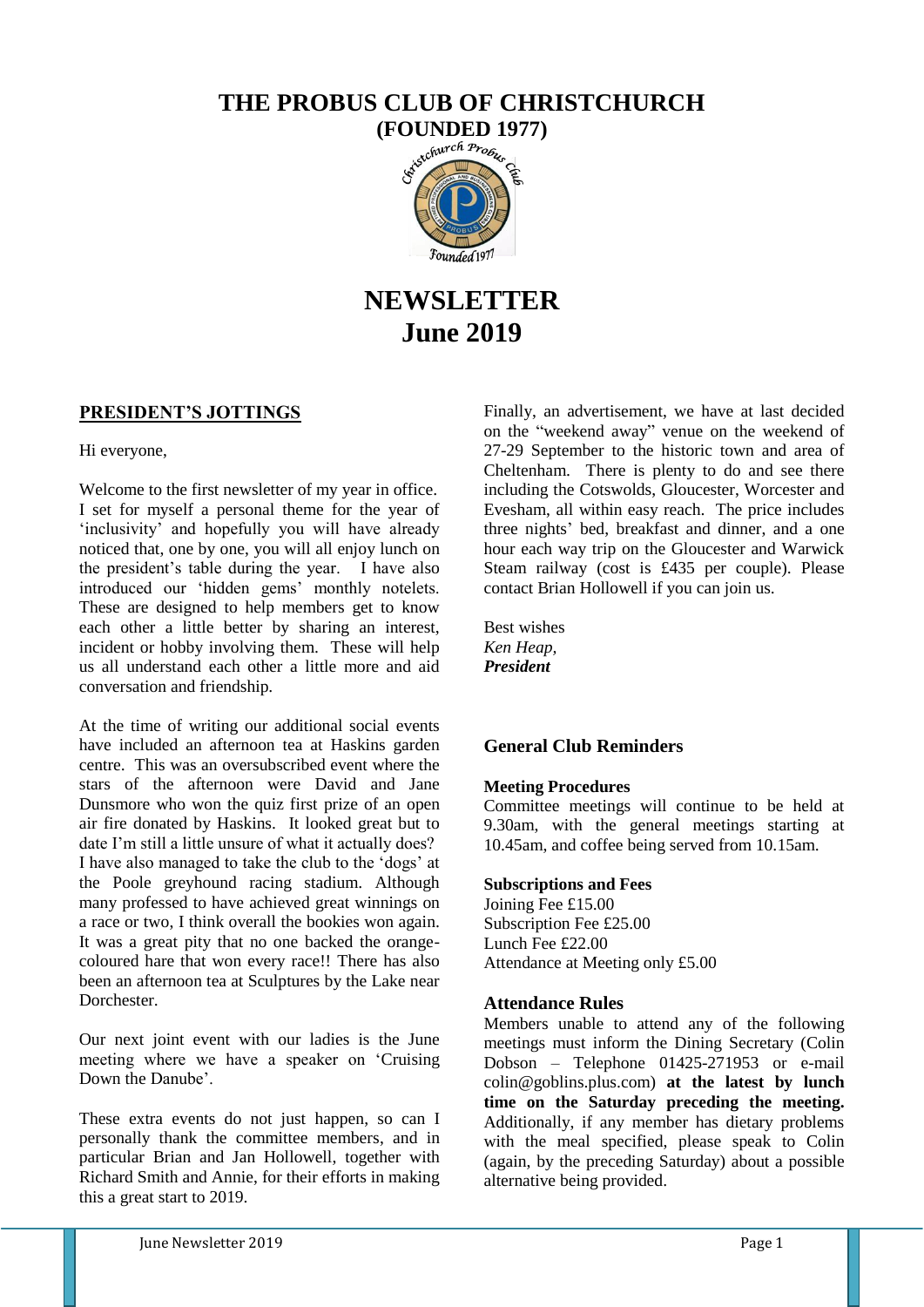## **Future Speakers / Menu information**

*In order to make the most of the new menus received from the Christchurch Harbour Hotel, the Dining Secretary will give members a choice of three mains (meat, fish or vegetarian) and three desserts. Members will make their selections from a list provided the month before***.** *All main courses are served with Fresh Seasonal Vegetables.*

**4 th June (with Ladies) –** Mike Webber – Cruising Down the Danube

**2 nd July –** David Beardsley – Dorset History Centre

**6 th August** – Gerard O'Boyle – Quotes and **Anecdotes** 

**3 rd September –** Robin Miller – The Normandy Campaign WWII

**1 st October –** John Ellis – The Making of a Museum - Beaulieu

**5 th November –** Stephen Robson – Charles Roll and Britain's First International Aviation Meeting

**18th December, Christmas Lunch (with Ladies) –** Colin Van Geffen – Lawrence of Arabia

## **For Your Diary:**

- **Wednesday, 12th June Boat Trip on the Kennet and Avon Canal**  Organised by Bournemouth Probus 2. Flyer distributed.
- **Friday, Saturday, Sunday, 27, 28, 29 September Probus Weekend Away** @ Hilton Doubletree Hotel, Cheltenham. Flyer distributed.
- **Wednesday, 18th December Christmas Lunch (with Ladies)** @ Christchurch Harbour Hotel. Details to be distributed.
- **Friday, 14th February 2020 President's Lunch.** Details to be distributed.

#### **Website**

Our Clubs website address is:

[www.probuschristchurch.org.uk](http://www.probuschristchurch.org.uk/)

Please do take the opportunity to visit the site and give us your views.

#### **Recent Speakers**

As always, we have been greatly entertained at the monthly meetings by some very interesting talks.

Last December **Dylis Nicholas,** a volunteer at Cherry Tree Nursery in Northbourne, told us how the nursery provides sheltered work for people unable to cope with everyday life, and has operated for over 25 years.

Dylis reminded members of the historical stigma associated with mental health when, even in the 1980's, Victorian asylums were common. These asylums were slowly replaced by "care in the community" but these positive steps took time as the "not in my back yard" syndrome was very prevalent.

The Cherry Tree Nursery was the idea of two local vicars who got together to support and enrich people's lives by combining this with their other passion, horticulture.

Starting with four volunteers on two acres in 1990, they now support 120 volunteers on 4.5 acres. The nursery also offers the volunteers both basic and accredited courses covering literacy, numeracy IT and horticulture.



**Cooperisms:** I said to the doctor, "Doctor, I've broken my arm in several places". He said, "Well, you shouldn't go to those places"!

The Roman Army, Fact or Fiction was the talk by **John Smith** in February. 50,000 Romans were deployed in Great Britain and they were the first to introduce fixed value money. All the soldiers were paid, however they were also taxed to provide future pensions.

John brought with him an array of exact replica weapons and armour. His explanations about the use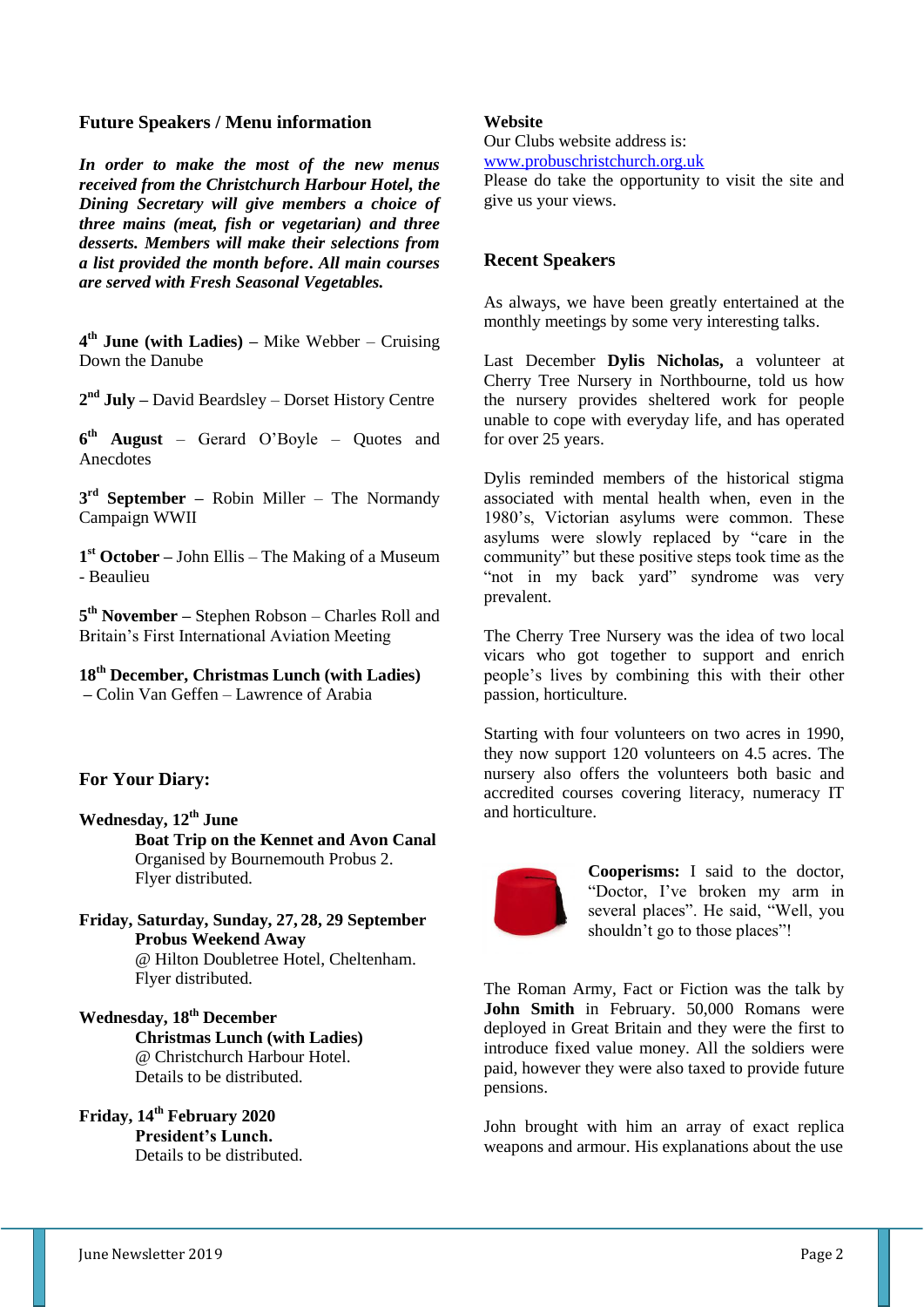of helmets, body armour, shields, swords and pila (javelins) implied a sound knowledge of the people who used them, the society that created them and, of course, those unfortunates who were on the receiving end of it all.

In March, **John Rogers,** a volunteer at the Bournemouth Leonard Cheshire home, gave an informative talk on the compassionate war hero and charity founder Leonard Cheshire.

Lord Cheshire was born in 1917 and educated at Oxford. In a distinguished career as an RAF pilot he flew over 100 bombing missions and was made Group Captain at the age of 25. He spent eight months leading 617 squadron – the Dambusters. Cheshire was also one of two British observers of the nuclear bombing of Nagasaki in Japan.

After taking into his home a terminally ill cancer patient, Arthur Dykes, he set up the charity Leonard Cheshire Disability and by 1949 it had 24 patients with complex needs. Further homes were set up in Kent and in 1959 he married Sue Ryder who had set up similar homes.

At our AGM in March, **Mike Harrold** passed the baton to new President **Ken Heap** who told us how much he was looking forward to being President over the coming year.

After the AGM, club member **Keith Puttick** gave an amusing talk on running the New York Marathon. He described the start area of the marathon, which has "the longest urinal in the world", as a cross between the Glastonbury pop festival and the comedy film MASH.

On a slightly more serious note, Keith described how tough the race was, as out of the 33,534 people who started the race, only 29,373 finished.

At April's meeting, **David Ottley** gave an interesting and detailed talk entitled The Submariner. David is an ex-submariner and a volunteer guide at the Gosport Royal Navy Submarine Museum.

David took us from the very first submarine attack in New York Harbour in 1776 through to nuclear submarines, on which he saw service. He covered submarine usage in the American Civil War, the invention of the Torpedo in 1880, and the evacuation procedure from a damaged submarine.

## **Membership**

We are very pleased to welcome four new members since our last Newsletter was issued:

## **James Wheildon**

Wife: Mila Joined May 2019 Journalist Hobbies: Walking, Swimming, History.

### **Chris Mosley**

Wife: Beryl Joined June 2019 Chartered Surveyor Hobbies: Classical Music, Gardening, Photography.

#### **Ron Loveless**

Wife: Sandy Joined June 2019 Company Sales/Marketing Director Hobbies: Sport, Charity Work, Fund Raising.

### **John Roberts**

Wife: Marilyn Joined June 2019 Factory Manager Hobbies: Fishing, Gardening, Watching Sports.

A warm welcome to all.

*While we promote our Club through Posters, local Newspapers and Magazines, the most successful method in recruiting new members comes from existing members introducing friends, neighbours and other acquaintances. If anybody you know shows an interest please bring them along to check us out – and enjoy their free lunch!*



**Cooperisms:** My wife was looking at a Women's magazine and she saw this fur coat. She said, "I want that". So, I cut it out and gave it to her!

## **Editors Note**

*Articles or jokes from Club Members who would like to contribute to our Newsletter will always be welcome. Contact Keith Puttick or send to [theputticks@uwclub.net.](mailto:theputticks@uwclub.net) Thank you.*